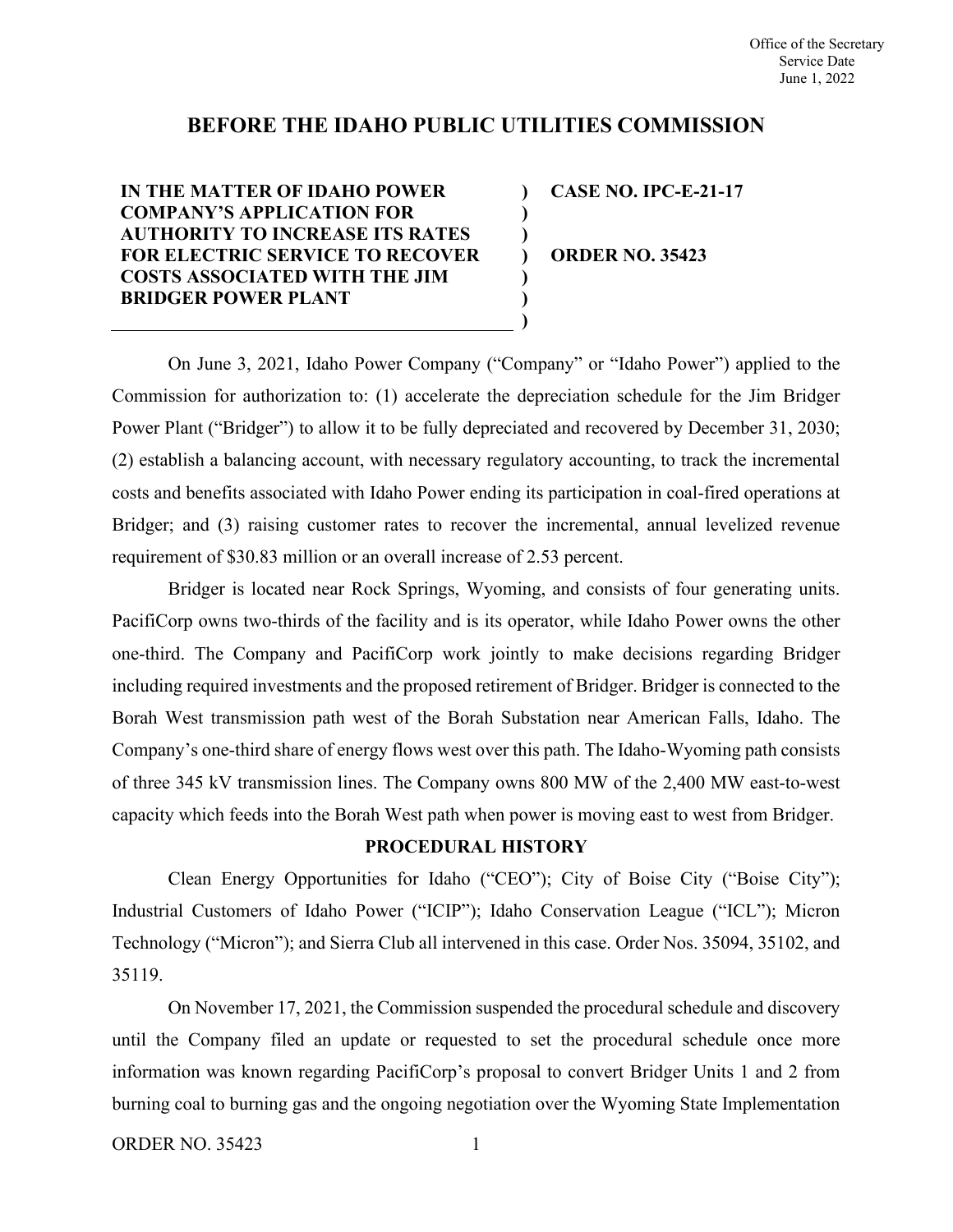Plan ("Wyoming SIP"), but no later than December 31, 2021. Order No. 35222. The Commission also suspended the effective date for 30 days and 5 months, or until May 31, 2022, unless the Commission issued an earlier order accepting, rejecting, or modifying the Company's Application.

On December 30, 2021, the Company filed a letter with the Commission stating that it filed its 2021 Integrated Resource Plan ("IRP") with a preferred portfolio that also identified the cessation of coal-fired generation in Bridger Units 1 and 2 in 2023 with a natural gas conversion of those units in 2024. The Company also stated that the Environmental Protection Agency ("EPA") had not yet formally acted on PacifiCorp's proposed alternative regional haze compliance plan for Bridger Units 1 and 2. The current PacifiCorp plan would require emission controls by December 31, 2021, for Unit 2 and December 31, 2022, for Unit 1. The Company stated that on December 27, 2021, Wyoming Governor Mark Gordon issued a temporary emergency suspension extending the compliance date of Unit 2 through April 30, 2022, to give more time for the EPA to act on the SIP. The EPA remains in discussions with PacifiCorp regarding this issue.

On February 16, 2022, the Company filed an Amended Application and Motion to Set Schedule ("Amended Application"), and requested almost identical Commission authorizations as it did in the Application. However, in the Amended Application the Company requested that the Commission issue an order authorizing it to adjust customer rates to recover the associated incremental annual levelized revenue requirement of \$27.13 million (rather than \$30.83 million as requested in the Application), which would result in an overall rate increase of 2.12 percent. The Company requested that its proposed rates take effect June 1, 2022.

On March 10, 2022, the Commission issued Notice of Amended Application, Order No. 35340, setting a public comment deadline of April 29, 2022, a simultaneous reply comment deadline of May 13, 2022, and a Company reply deadline of May 18, 2022.

## **THE AMENDED APPLICATION**

The Company represented that it had made numerous investments into Bridger to ensure environmental compliance and routine maintenance and repair. The Company requested a prudence determination on the incremental Bridger coal-related investments since the last general rate case<sup>[1](#page-1-0)</sup>, from January 1, 2012, through December 31, 2020. The Company represented that its investments for environmental compliance make up nearly 50 percent of the total Bridger

<span id="page-1-0"></span><sup>1</sup> *See* Case No. IPC-E-11-08.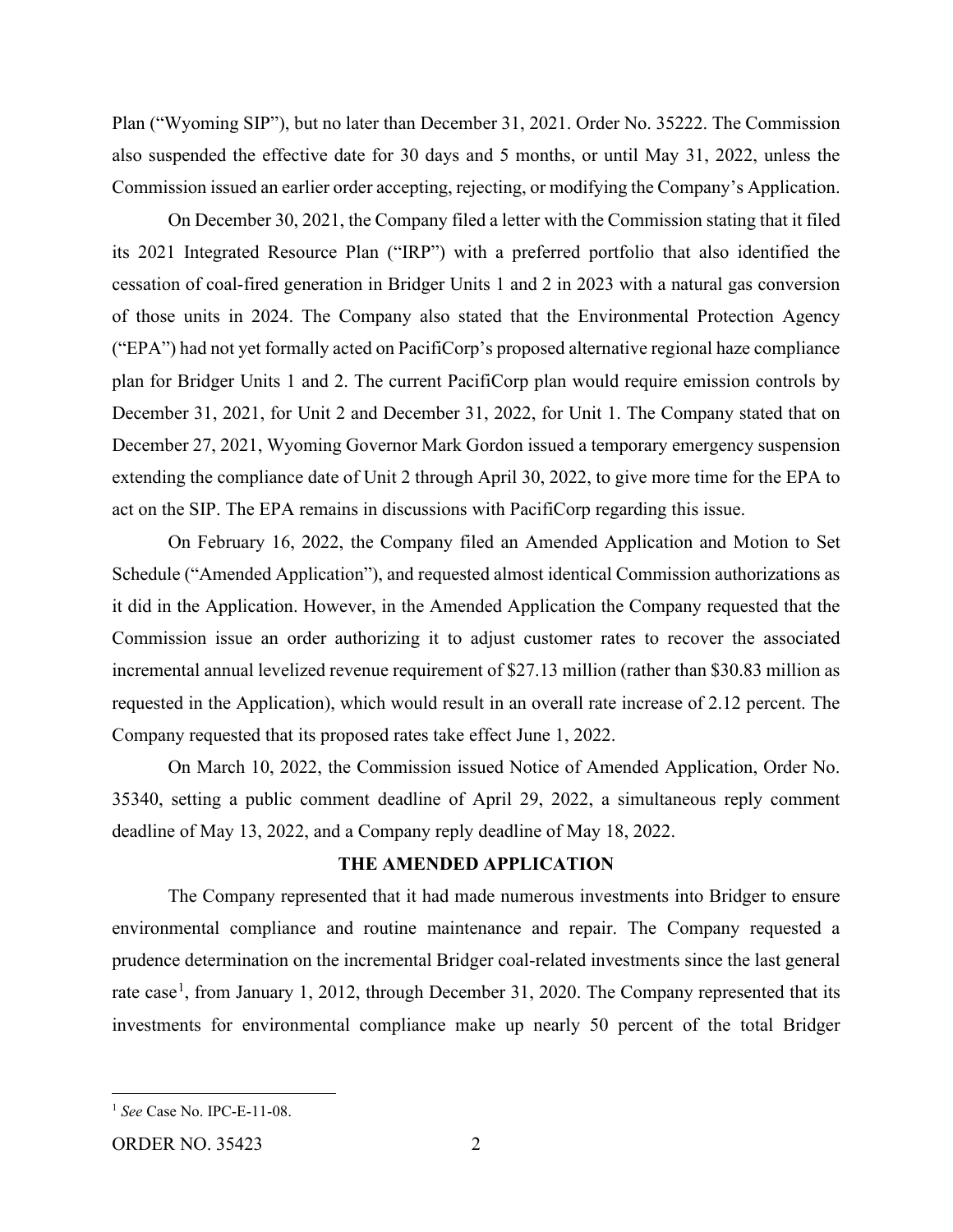investments made since January 1, 2012. The Company also represented that it funded 15 investments greater than \$1 million for operational maintenance.

The Company represented that changing conditions have resulted in an earlier than expected exit from participation in Bridger operations. The Company's 2019 IRP proposed Bridger exits in [2](#page-2-0)022, 2026, 2028, and 20[3](#page-2-1)0.<sup>2</sup> The Company's 2021 IRP  $^3$  included the conversion of Bridger Units 1 and 2 from coal to natural gas by the summer of 2024 with a 2034 exit date, and the exit of coal-fired operations in Units 3 and 4 by year-end 2025 and 2028. The Company claimed that the 2021 IRP indicated that an earlier exit from coal-fired generation at Bridger would be more economical. The Company stated that a depreciable life of year-end 2030 for all Bridger Units is appropriate as it would help minimize revenue requirement impacts to customers. The Company estimated that it would exit coal-fired operations of Bridger completely by 2028.

The Company estimated that Bridger would require incremental coal-related investments to maintain operations prior to the decommissioning of the facility. However, because the specific timing and exact amounts of future investments were unknown, the Company proposed that the Commission establish a balancing account to allow flexibility for the recovery of the remaining Bridger investment revenue requirement. The Company stated that under the balancing account approach:

the Company replaces the base rate revenue recovery associated with Idaho Power's existing coal-related investment in Bridger with a levelized revenue requirement and tracks it in the Bridger balancing account, smoothing revenue requirement impacts associated with the exit of Bridger coal-fired operations and allowing for full recovery of Bridger coal-related costs near the time [the Company] ceases participation in coal-fired operations.

*Amended Application* at 7. The Company represented that this approach aligned the cost recovery period with the Company's remaining participation in coal-fired operations more closely and ensured that Customers would "pay no more or no less than the actual coal-related O&M and capital coal-related costs of the Bridger plant beginning June 1, 2022." *Id.* The Company proposed that the Commission track the coal-related investment, return and associated depreciation expenses, as well as the decommissioning costs, through the balancing account.

The Company requested an accounting order that allowed the Company to make necessary accounting entries, including a regulatory asset account that would match Generally Accepted

<span id="page-2-0"></span><sup>2</sup> *See* Case No. IPC-E-19-19.

<span id="page-2-1"></span><sup>3</sup> *See* Case No. IPC-E-21-43.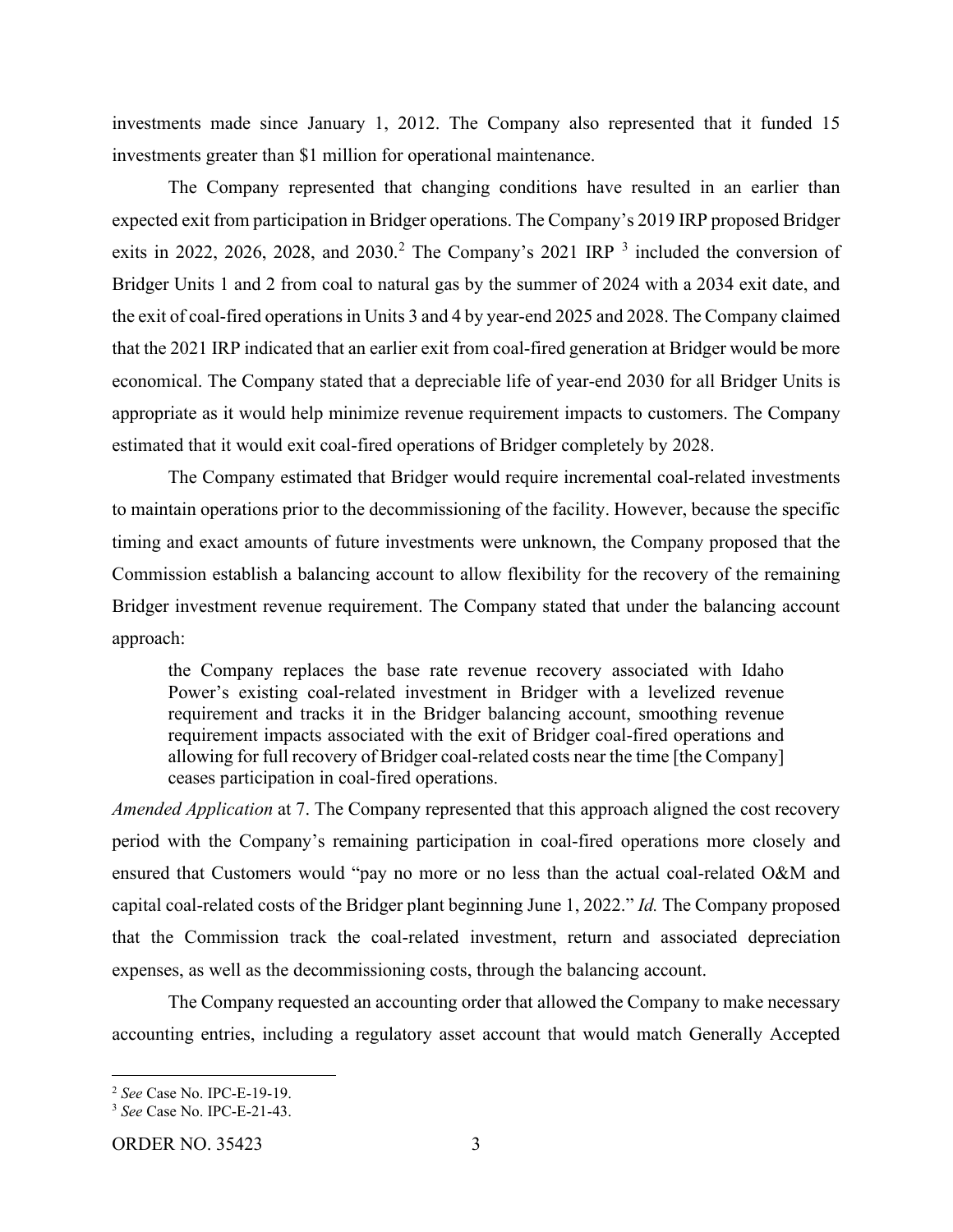Accounting Principles ("GAAP") revenue recognition with actual monthly patterns of coal-related revenue requirement. The Company stated that regulatory accounts would be required to adjust the financial statement impacts resulting from Bridger-related GAAP accounting and income tax results.

The Company requested recovery of the coal-related levelized revenue requirement that included costs of accelerating the depreciation of coal-related assets at Bridger; the return associated with coal-related capital investments net of accumulated depreciation forecasted through the Company's participation in Bridger; interim decommissioning costs associated with Bridger; and O&M savings associated with non-fuel coal-related O&M reductions. The Company totaled those costs to \$47,794,440 annually. The Company submitted the following table to present the differences between each component as quantified in the Company's initial request and the amounts that reflected Bridger's investment levelized revenue requirement:

|                              | <b>June 2021</b> | <b>February 2022</b>   | % Change |
|------------------------------|------------------|------------------------|----------|
|                              | <b>Request</b>   | <b>Amended Request</b> |          |
| <b>Plant Investment</b>      | \$73,470,945     | \$52,121,340           | (29.1)   |
| <b>Interim Decomm. Costs</b> | \$59,318         | \$64,449               | 8.6      |
| <b>O&amp;M Savings</b>       | (S5, 736, 719)   | (S4, 391, 349)         | (23.5)   |
| <b>Levelized Rev. Req.</b>   | \$67,793,544     | \$47,794,440           | (29.5)   |
| Rev. Req. in Rates           | (\$36,96,815)    | (\$20,667,107)         | (44.1)   |
| <b>Net Change</b>            | \$30,825,729     | \$27,127,333           | (12.0)   |

The Company proposed to allocate the increase related to Bridger's balancing account using the jurisdictional separating study method. The Company requested that the incremental revenue requirement increase of \$27.13 million be recovered from all customer classes through a uniform percentage increase to all base rate components except the service charge.

## **COMMENTS**

Commission Staff ("Staff"); Idaho Power; CEO; Boise City; ICIP; Micron; ICL; and Sierra Club all filed comments in this case.

#### **A. Staff Comments**

Staff reviewed the Company's Amended Application and all discovery responses. Staff recommended the Commission: find that capital investments through 2020 were prudently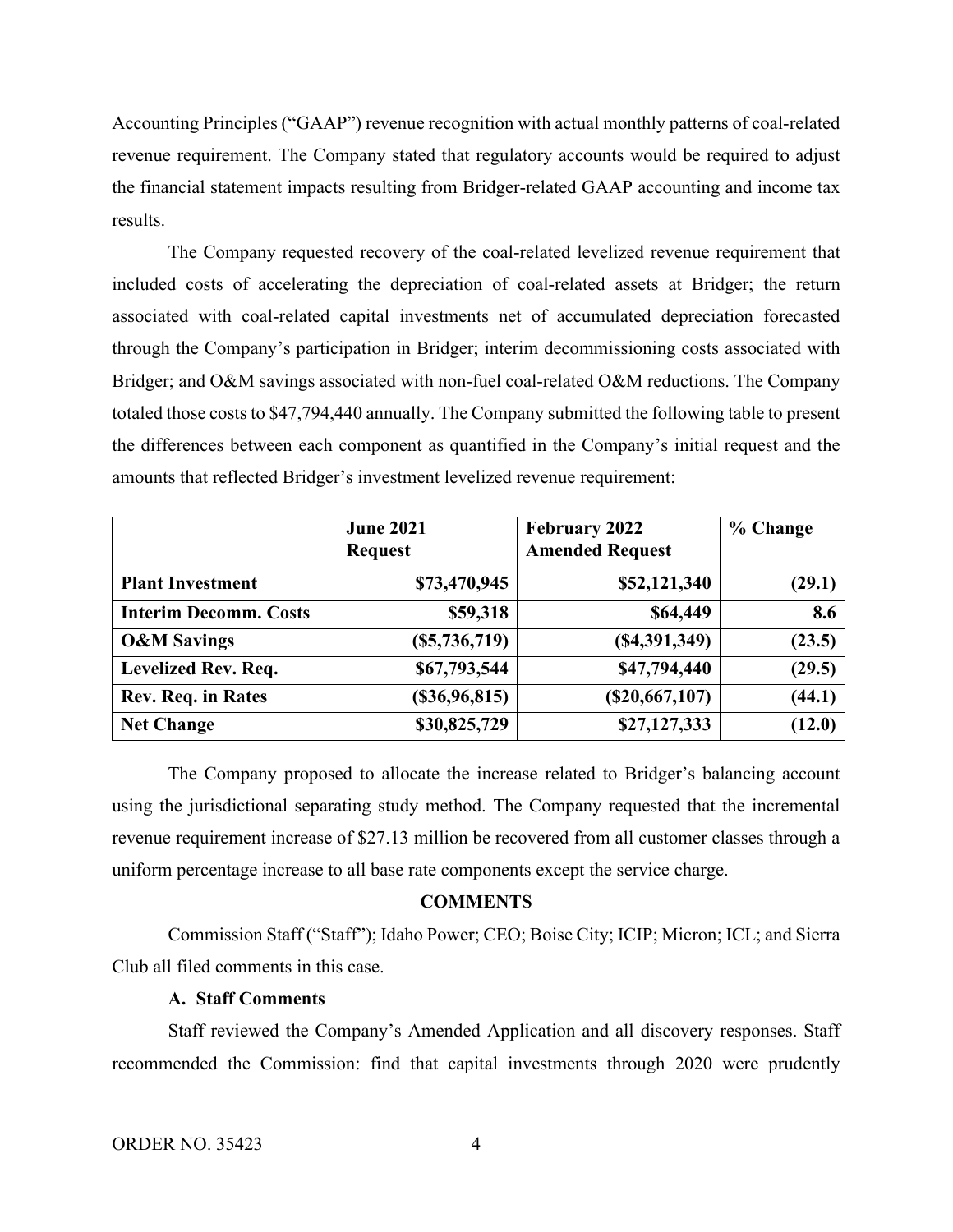incurred; approve the accelerated depreciation rates and the establishment of a balancing account; and deny the requested change in rates.

With respect to the capital investments analysis, Staff performed: (1) an examination of all projects over \$1 million to ensure those projects were necessary and conducted in a least-cost manner; (2) a comparison of the total investment amount normalized by the capacity of each unit to ensure the overall amount of plant investment was reasonable; (3) a review of any project cost overruns; and (4) an examination of the Company's due diligence efforts with PacifiCorp.

While Staff ultimately recommended the Commission find the capital investments were prudently incurred, Staff was concerned that the Company may not have been adequately involved with the plant co-owner and operating partner, PacifiCorp, to assure those projects were implemented in a least-cost manner. Staff recommended that the Company establish a formalized process to document the circumstances, the Company's justifications, and the final decisions made for those types of investment decisions. Further, Staff believed that additional oversight by the Company was warranted, and such direct oversight should include more frequent onsite inspection of capital projects with field reports documenting project activity and progress, to ensure that capital investments made at the plant would be completed at a least-cost to customers.

With respect to the depreciation rates, Staff believed it was reasonable for the Company to identify December 31, 2030, as the end of the depreciable life of coal assets for Bridger. However, Staff recommended that the Company include costs identified in an exit agreement with PacifiCorp as soon as practical and include those costs in future IRPs to eliminate it as a source of error in its IRP analysis. Additionally, Staff recommended that the Company re-evaluate the depreciable life of Bridger and file changes with the Commission if warranted.

With respect to the balancing account, Staff believed that a balancing account was appropriate to track any difference in the annual revenue requirement for the coal-related assets at Bridger. Staff believed that the 2020 revenue requirement, which included operations costs, depreciation costs, and the return on net plant in service, should be used as the base, and any differences from the 2020 revenue requirement should be recorded in the balancing account year. However, Staff noted that the balance in the deferral, both positive and negative, should not be subject to any carrying charges or return. Staff believed it was appropriate for capital investments to be reviewed for prudency at regular intervals, and Staff recommended that the Commission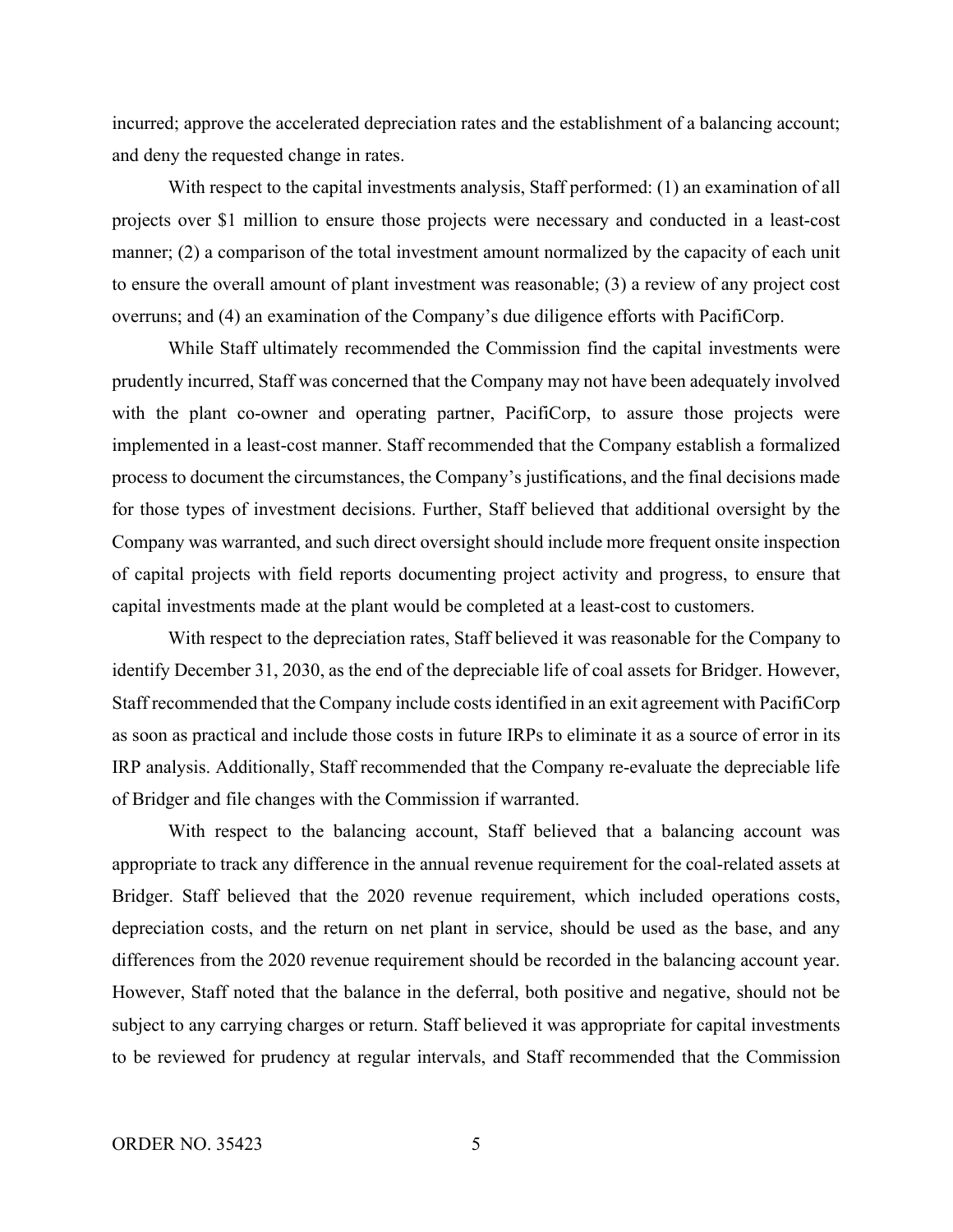order the Company to submit reports to the Commission referencing projected expenses for Bridger after every IRP was acknowledged.

Staff did not recommend any changes to the Company's rates in this case. Staff noted several uncertainties surrounding the future of Bridger and Staff did not support including estimates in rates when the future was uncertain. Staff believed this would not significantly impact the Company's present financial position and Staff believed the balancing account would capture any differences in revenue requirement and ensure the Company recovered no more and no less than the actual costs associated with the closure of Bridger.

Staff recommended that the Commission: rule that the capital investments in Bridger through 2020 were prudently incurred; order the Company to establish a formalized process to document the circumstances, the Company's justifications, and the final decisions made for capital investments in its partner plants; establish the accelerated depreciation rates proposed in the Company's Amended Application that fully depreciate the coal assets of Bridger by December 31, 2030; authorize the use of a balancing account to record differences between the 2020 revenue requirement and actual revenue requirement for the coal related assets at Bridger; and reject the Company's request to change rates at this time.

#### **1. Staff Reply Comments**

With respect to the issue of securitization, Staff believed there were too many uncertainties involving the cost and date of the Bridger closure for securitization to be a viable option at this time. Staff believed that to conduct an analysis of the benefits of securitization, the date and costs of closure must be known. Staff believed that Bridger Units 1 and 2 could be shut down at the end of this year, or they could last until 2030 or beyond. Staff reasoned that without a confirmed closure date, future operating and capital costs remained uncertain, and all decommissioning costs would be estimates and have a potential error of up to 30%.

With respect to the prudence and recovery of Bridger Units 3 and 4, Staff continued to support its original recommendations and conclusions regarding the overall prudence of investments in Bridger during the period from January 1, 2012, through December 31, 2020. Staff provided an explanation of the two types of prudence determinations, decisional and operational, and Staff provided a list of items it considered as part of its analysis to develop its recommendation, as well as a timeline of the facts related to the evaluation of the Selective Catalytic Reduction ("SCR") investments prior to completion of the projects.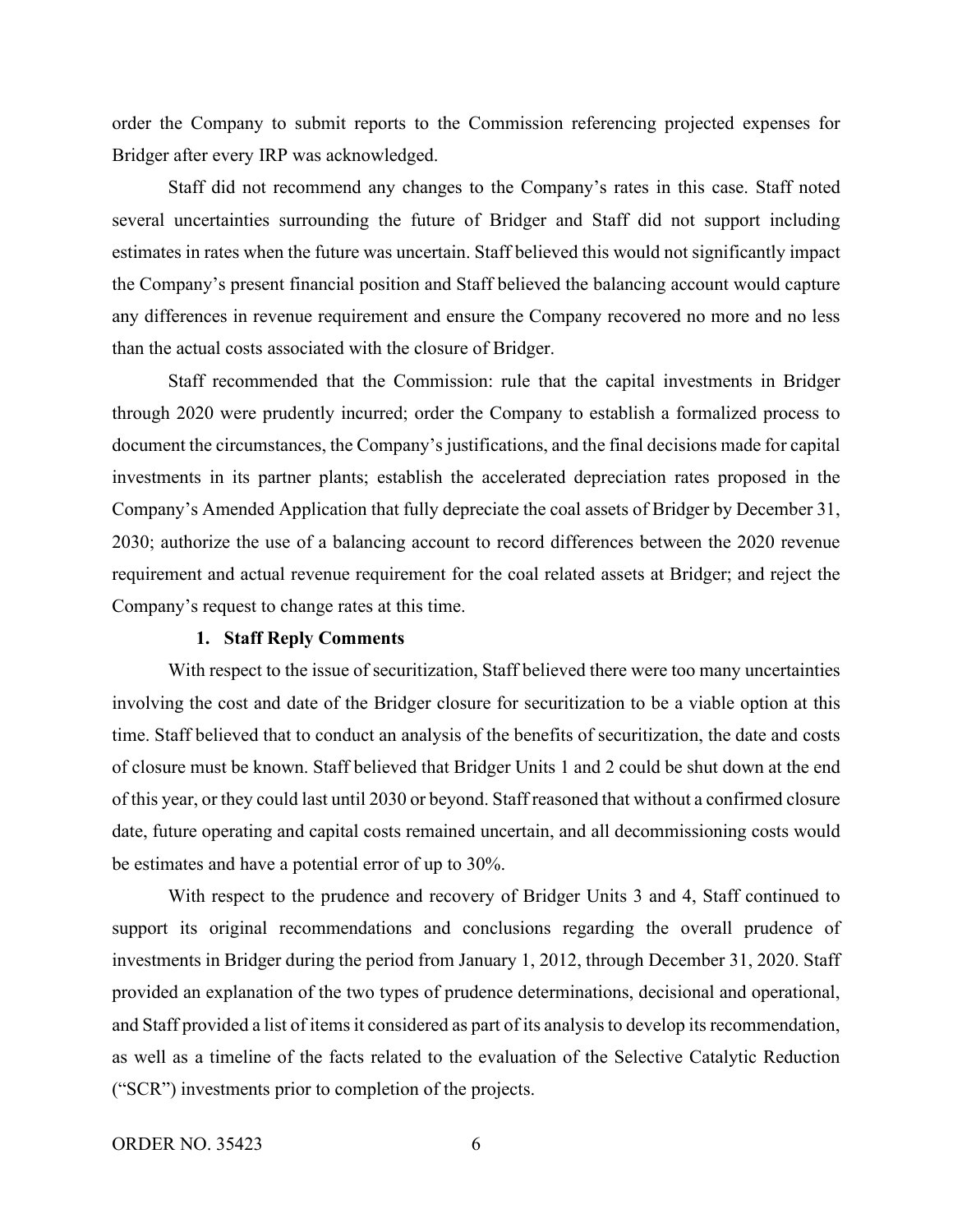#### **B. CEO Comments**

CEO believed that the notice provided to customers in this case was inadequate. CEO believed that based on how contentious the original SCR Certificate of Public Convenience and Necessity ("CPCN") decision was, customers should have been given more notice that the Company was requesting recovery of those investments. Additionally, CEO believed that the record was inadequate to make a determination as to whether the proposed rate of return of 7.86% was fair, just, reasonable, and in the public interest. CEO believed that decisions regarding the prudency of prior expenditures on the Bridger units and what return the Company deserved on those investments was more appropriate for inclusion in a general rate case.

### **1. CEO Reply Comments**

CEO did not submit any reply comments.

#### **C. Boise City Comments**

Boise City highlighted the importance of thoughtfully determining the prudence of the significant costs incurred by the Company in operating Bridger and urged the Company to consider the opportunity to ensure long-term affordability presented by Idaho Code Title 61, Chapter 16. Boise City noted that while the Company proposed to generally follow the same procedure for early retirement and financial treatment that was used for the Valmy Plant, the proposed accelerated depreciation schedule for Bridger resulted in an annual rate increase that was more than twenty times greater than resulted from the accelerated depreciation of the Valmy Plant. Boise City believed it would be prudent and consistent with treatment for the Valmy Plant for the Company to begin negotiations with PacifiCorp to establish "on or before" closure dates for each unit at Bridger.

#### **1. Boise City Reply Comments**

Boise City recommended that the Commission order the Company to negotiate exit dates ending the Company's participation in coal-fired generation at all 4 Bridger units and provide the Commission and parties regular status reports on negotiations. Additionally, Boise City encouraged the Company to consider the benefits of applying for a utility cost reduction order to the Commission to promote affordability and a cost recovery schedule that would be more favorable in the broader context of the on-going clean energy resource transition.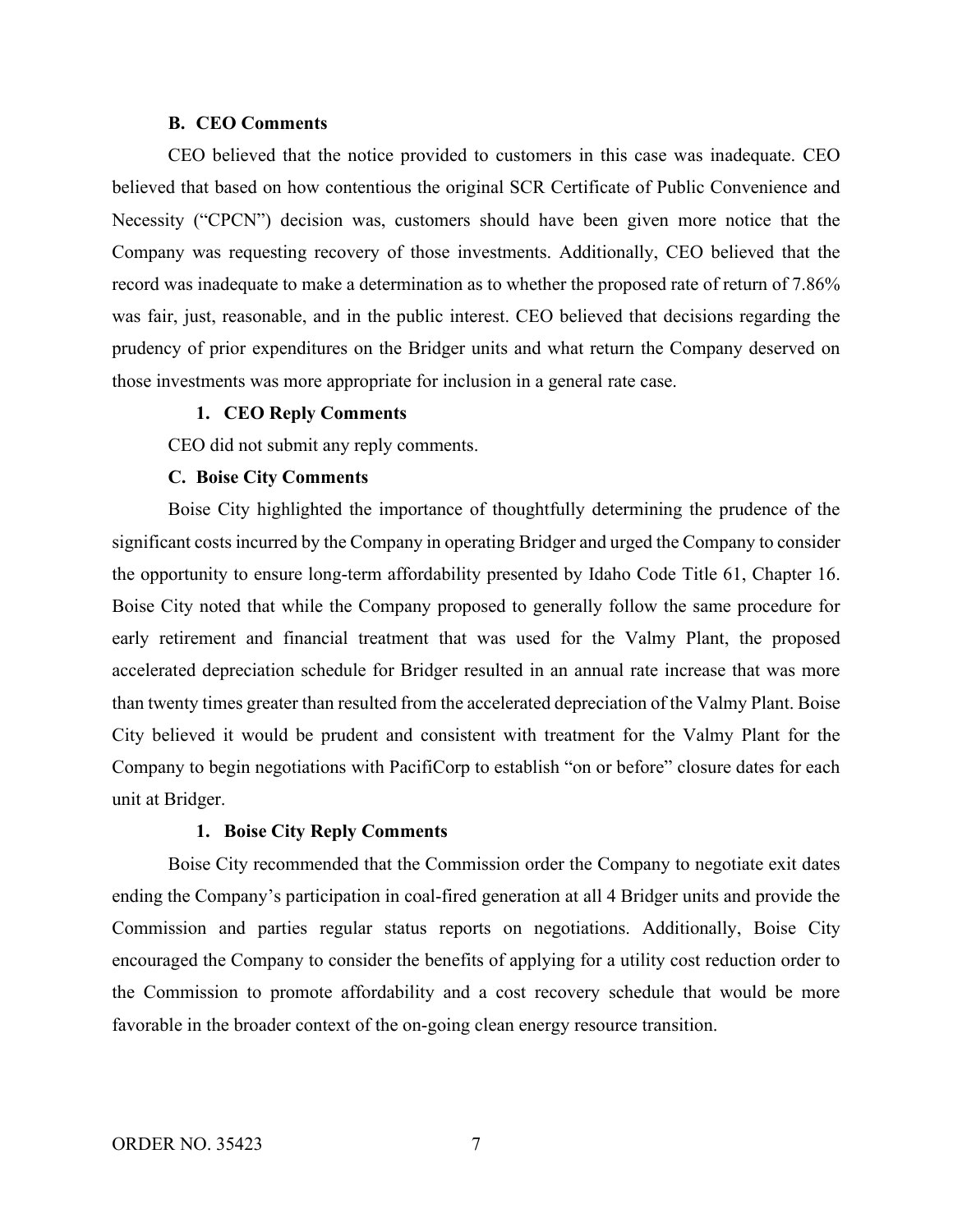#### **D. ICIP Comments**

ICIP believed that the Company's filings asked for a large rate increase on top of other large increases such as the Company's annual PCA rate case in IPC-E-22-11. ICIP believed the Commission, the Company, and other stakeholders should seriously investigate whether a securitization of the Bridger accelerated depreciation amounts would be beneficial to both the utility and its ratepayers. ICIP requested that the Commission convene the parties with instructions to explore the securitization options available to the Company with the goal of implementing the same to the extent they are determined to provide rate shock mitigation consistent with prudent utility practices.

#### **1. ICIP Reply Comments**

ICIP did not submit any reply comments.

#### **E. Micron Comments**

Micron did not take a specific position on the Company's proposal to adjust customer rates to accelerate the depreciation schedule for all coal-related Bridger investments to allow for full depreciation and recovery by December 31, 2030. Micron reserved the right to respond to other comments. Micron encouraged the Company and the Commission to consider rate impacts of the early retirement of carbon emitting generation resource units in the broader context of the Company's resource decisions and resource planning process. Micron supported the Company's planned investments in renewable resources to replace retiring carbon-emitting units.

### **1. Micron Reply Comments**

Micron agreed with the initial Staff comments that the Commission should not approve a rate increase and should direct Idaho Power to further analyze potential rate mitigation options.

## **F. ICL/Sierra Club Comments**

ICL and Sierra Club filed joint comments. They believed that the Commission should not guarantee the Company cost recovery on its Bridger expenditures prior to a firm commitment to exit the plant. They believed that the Company's analysis of the SCR project on Units 3 and 4 was insufficient and resulted in the imprudent investment of over \$100 million into Bridger, and that the Company failed to robustly reevaluate the decision to install SCR updates at Units 3 and 4 at decision points that would have allowed the Company to avoid substantial project costs. ICL and Sierra Club believed that the plant owners made the decision to move forward with the SCRs long before the Company performed any analysis, and the Commission warned the Company that it was

ORDER NO. 35423 8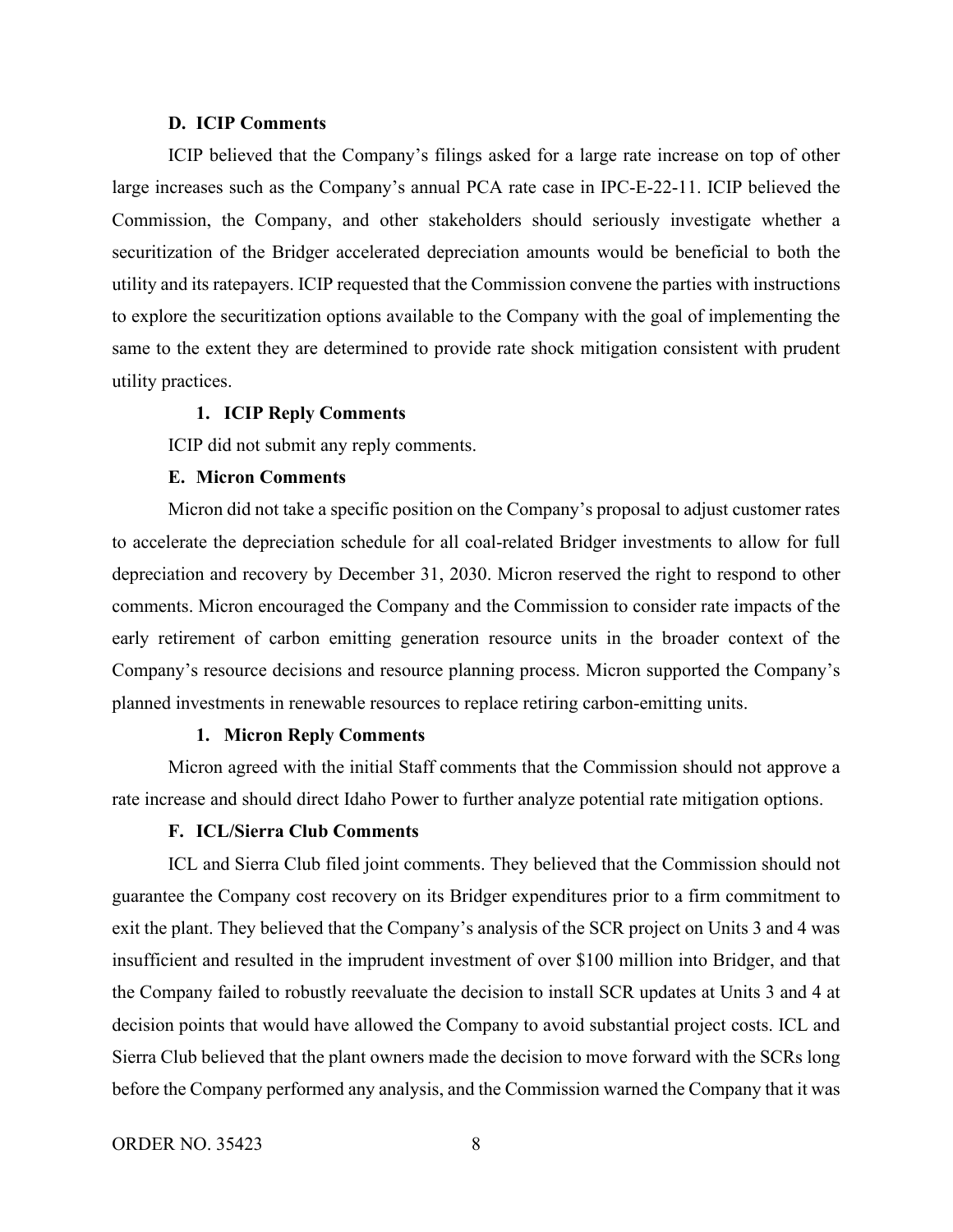obligated to reevaluate alternatives as regulations changed and the Company was not guaranteed cost recovery.

ICL and Sierra Club believed that the Company relied on a simplistic screening analysis in 2013, and then a flawed updated analysis in 2015, to justify its decision to move forward with the SCR project, and that the limited analyses conducted by the Company Regarding the SCRs should not have been relied upon to make such a consequential decision as investing over \$100 million of ratepayer dollars into Bridger. ICL and Sierra Club believed the Commission should now protect customers from the Company's imprudence.

ICL and Sierra Club believed that the Company should consider securitizing prudently incurred coal debt on Bridger. They believed that securitization was an appropriate ratemaking tool to address the changing economic life of Bridger. They noted that Idaho's existing securitization legislation provided an optimal ratemaking treatment to recover Bridger costs. ICL and Sierra Club represented that RMI had modeled the benefits of recovering Idaho Power's Bridger costs through securitization and found that securitization would save ratepayers \$63.7 million. ICL and Sierra Club concluded that Idaho Power should explain why it was not considering securitization that could save ratepayers tens of millions of dollars.

## **1. ICL/Sierra Club Reply Comments**

ICL and Sierra Club reaffirmed their position that the Commission should: deny any rate recovery until Idaho Power had secured a firm exit agreement with PacifiCorp allowing for Idaho Power's early exit from the Bridger; direct Idaho Power to explain why it was not pursuing securitization of past, prudently incurred expenditures at Bridger; carefully scrutinize Idaho Powers past investments in Bridger; and find that the SCR investment was imprudent.

## **G. Public Comments**

The Commission received 112 public comments. One interested person commented that rate payers should not be paying for the Company's poor past business decisions. The Commission received 13 comments that supported the idea for using Utility Cost Reduction Bonds. One interested person commented that depreciation is a non-cash expense, and Idaho Power should not be allowed to make rate payers pay cash to offset a non-cash expense. Additionally, 103 of the comments stated that the Commission should choose customers over shareholders and save money while closing coal.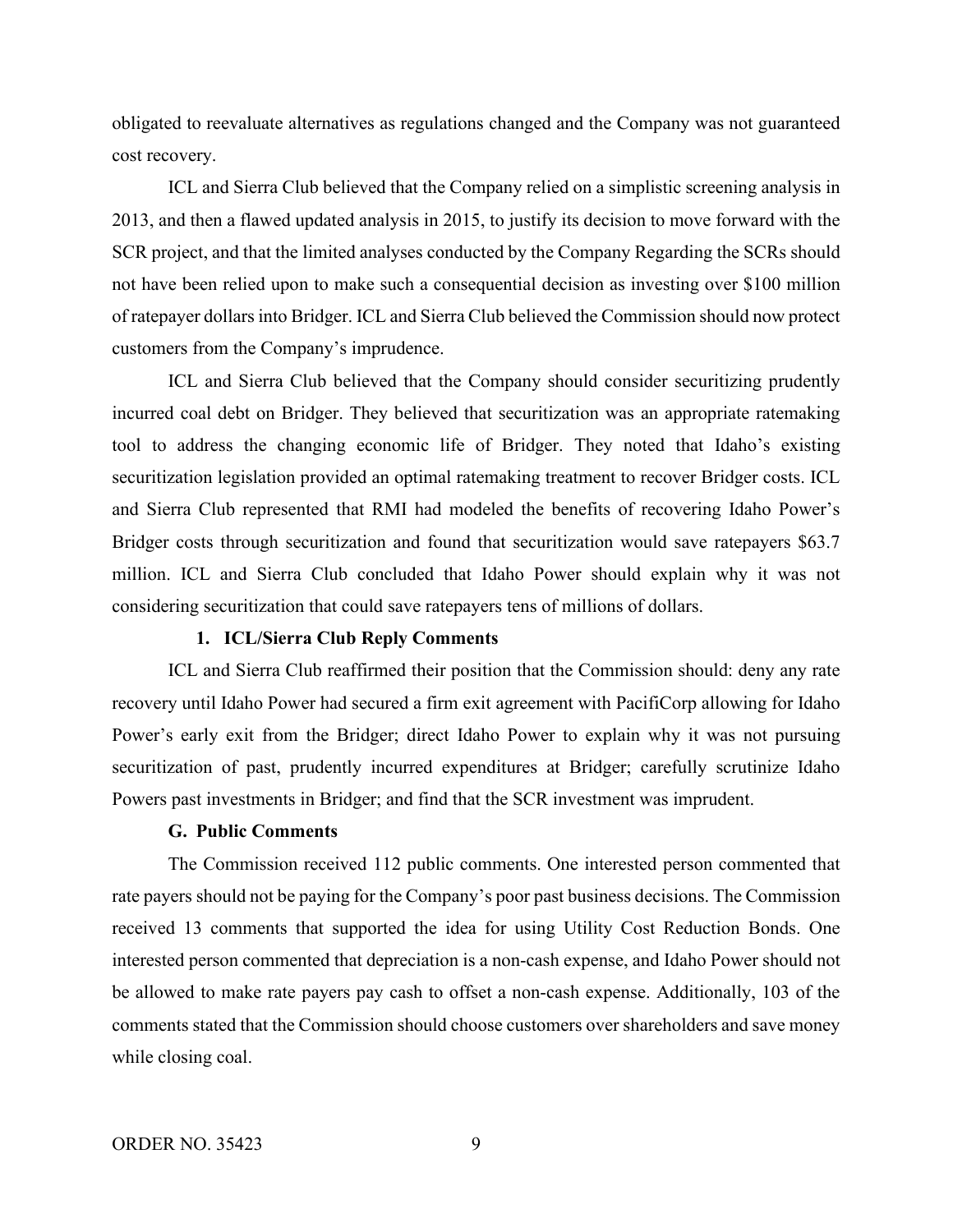### **H. Idaho Power Reply Comments**

With respect to the capital investments analysis, the Company agreed with Staff's recommendation that the Commission find that all of the capital investments were prudently incurred. However, the Company believed that it provided adequate oversight of capital investment decisions at Bridger. The Company also believed that it had met all of the Commission's customer communications requirements.

With respect to the balancing account, the Company represented that its proposed Bridger levelized revenue requirement mechanism achieved Staff's stated goal of ensuring customers pay no more or no less than actual costs associated with Bridger; but that Staff's proposed mechanism did not. The Company believed that if Staff's proposal was approved, Idaho Power would be recording the difference between a base 2020 revenue requirement, a revenue requirement amount the Company had not yet been authorized to collect, and a non-levelized declining revenue requirement annually from 2021 through 2030. The Company believed that the resulting effect of applying Staff's proposed method would be to require the Company to track for future return to customers, amounts Idaho Power never actually recovered from customers, which would result in an estimated cumulative negative financial impact to Idaho Power of \$95.4 million for 2021 through 2030. In the Company's own words:

The recommendation by Commission Staff to use the 2020 revenue requirement as the base for the tracking of revenue requirement differences in the Bridger balancing account would cause significant financial harm to Idaho Power, resulting in the immediate need for Idaho Power to file a general rate case. The Company believes there is an alternative to accomplishing Commission Staff's objectives without unwarranted financial harm.

Idaho Power Company's Reply Comments p. 7 (emphasis added).

Simply put, the resulting effect of applying Staffs proposed method of computing balancing account differences would be to require the Company to track differences between a 2020 base amount that is \$34.9 million higher than the \$20.7 million currently included in customer rates associated with Bridger and authorized by the Commission in the last general rate case. Consequently, Idaho Power would have an obligation for future return to customers of \$95.4 million -- amounts Idaho Power never actually recovered from customers. In fact, a complete denial of the Company's proposed implementation of a Bridger balancing account would do *less* financial harm to Idaho Power than implementing Staffs proposed methodology for tracking Bridger coal-related revenue requirements.

Idaho Power Company's Response to All-Party Reply Comments p. 9.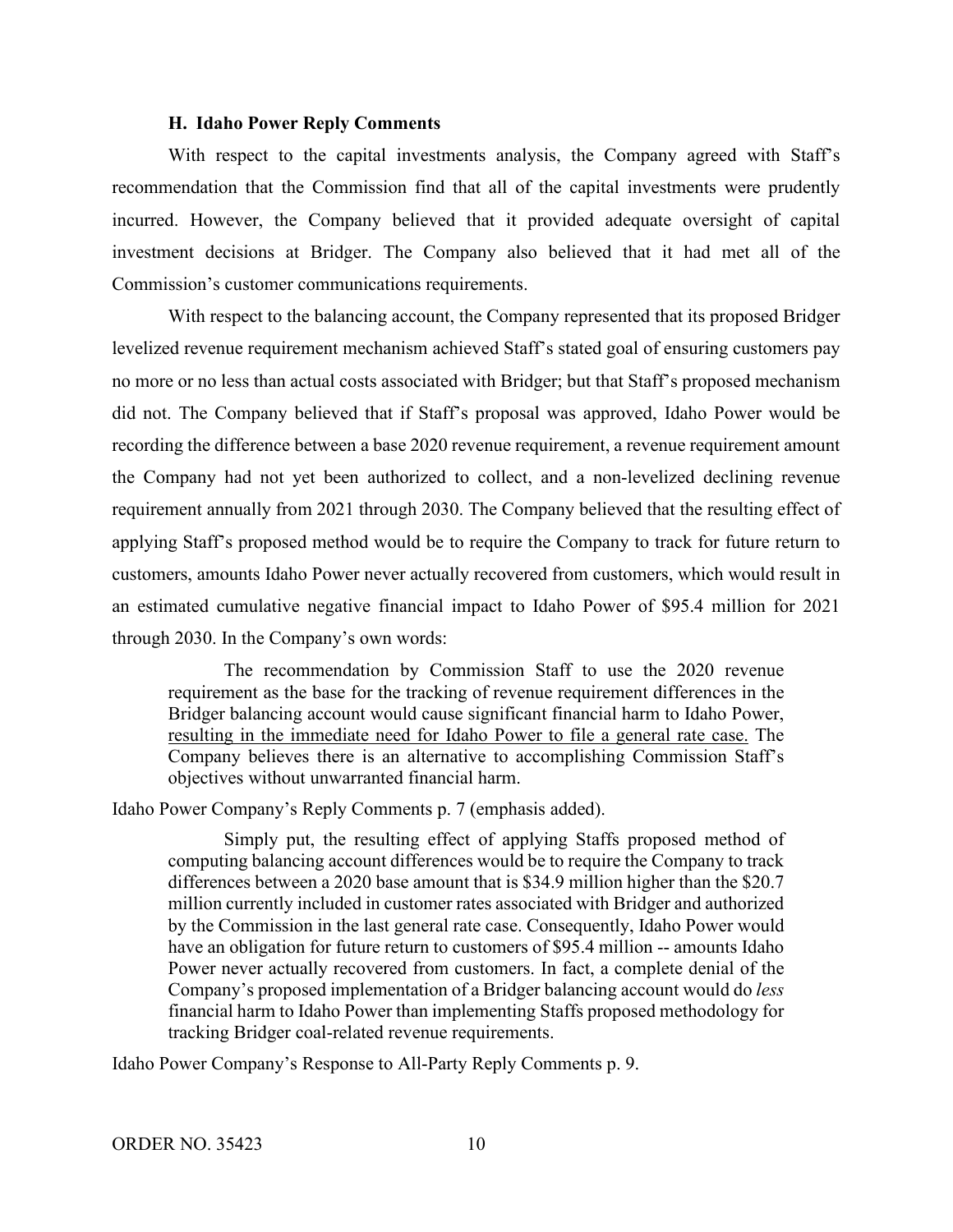With respect to the issue of securitization, the Company believed that securitization of Bridger levelized revenue requirement amounts would cause undue financial harm, and that securitization of those costs would effectively prevent the Company and its investors from earning a fair rate of return on prudently incurred, used and useful investment at Bridger.

## **1. Idaho Power Response Comments**

The Company affirmed its position that the Commission should accept Staff's prudence recommendation for Bridger investments made from January 1, 2012, through December 31, 2020, and that the Commission should reject securitization of Bridger levelized revenue requirement amounts. The Company believed that the Commission should authorize Idaho Power's proposed Bridger levelized revenue requirement mechanism.

Additionally, the Company presented a proposed rate mitigation alternative. The Company proposed that it could instead utilize previously deferred non-cash income tax benefits associated with Case No. GNR-U-18-01 to offset the incremental annual levelized revenue requirement of \$27.13 million. The Company explained that in Case No. GNR-U-18-01, the Commission approved a Settlement Stipulation that provided for the annual deferral of approximately \$7.4 million of non-cash deferred tax benefits stemming from the federal Tax Cuts and Jobs Act ("TCJA") of 2017. The Company believed that its proposed rate mitigation alternative addressed the issues raised by the parties concerning a rate increase that was particularly coincident with the proposed rate increase associated with the Company's PCA.

### **i. ICIP's Objection to the Mitigation Alternative**

ICIP objected to the mitigation alternative. ICIP represented that by executing the Settlement Stipulation in GNR-U-18-01, Idaho Power agreed to consult with the parties to the stipulation regarding the appropriate use of the seven-million-dollar deferral; those parties included ICIP and Staff. ICIP stated that Idaho Power has not consulted with the ICIP, nor Staff, regarding the application of the tax deferral to offset accelerated Bridger depreciation costs.

The relevant provision of the Settlement Stipulation provided:

Beginning June 1, 2019, and each year thereafter, until the Company's next general rate case proceeding or until otherwise modified by the Commission, and non-cash customer benefits associated with Tax Reform are reflected in customer rates, the entire \$7,417,848 will accumulate in a regulatory liability account annually to serve as an offset to non-specific current or future deferrals deemed prudent and approved for recovery from customers by the Commission. Parties agree that deferred Tax Reform benefits used to offset future regulatory deferrals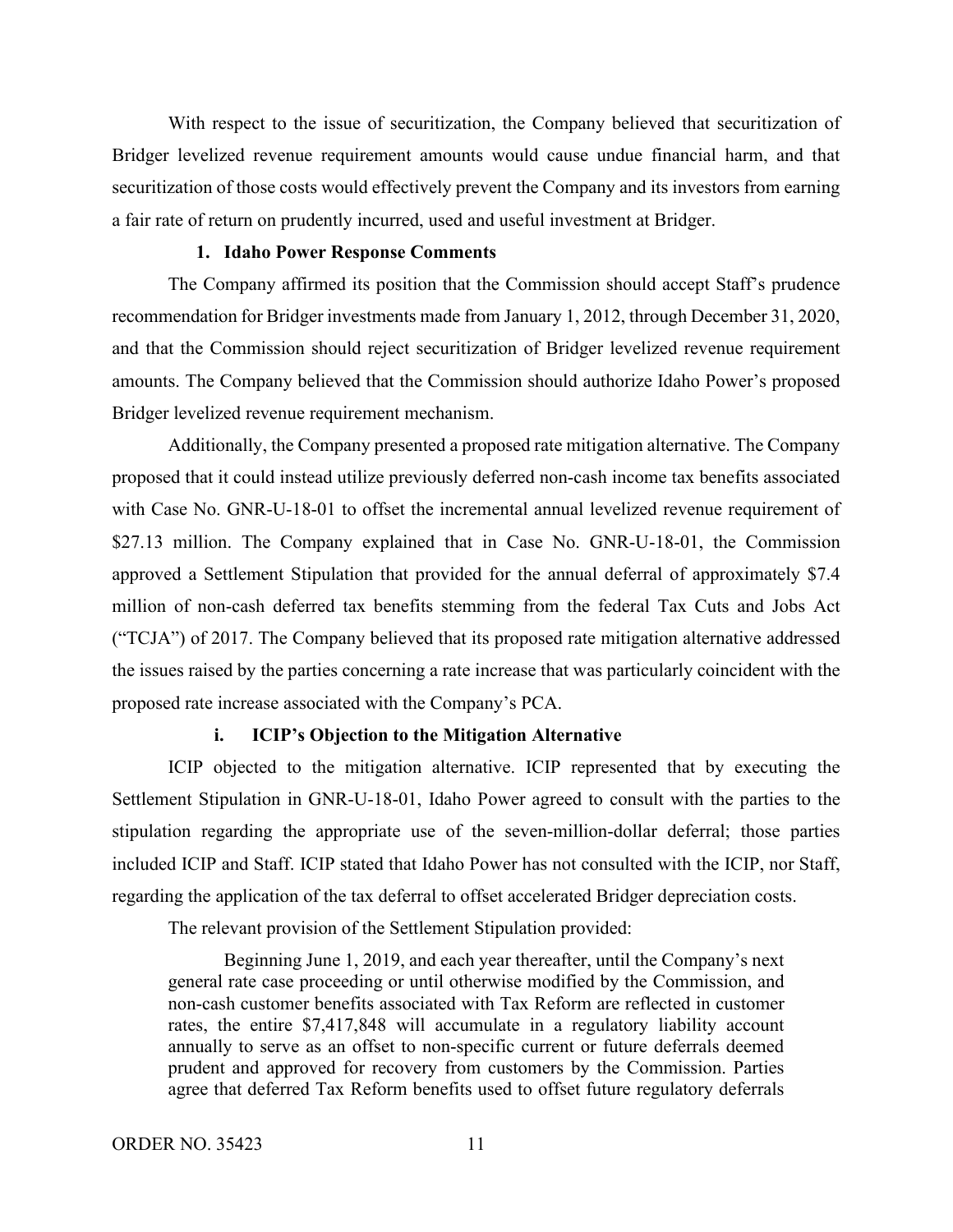should be applied in a manner consistent with applicable federal and state income tax law. The Parties also agree this will be discussed further in future recovery cases as appropriate. Amounts in this account will accrue a carrying charge at the authorized customer deposit rate.

Case No. GNR-U-18-01, Settlement Stipulation and Motion to Approve Settlement Stipulation p. 9, ¶ 14.b (emphasis added).

#### **ii. Idaho Power's Response to the Objection**

The Company represented that the terms of the Settlement Stipulation did not require the Company to consult with parties prior to suggesting how the deferred TCJA benefits would be used, rather the application of the benefits would be determined in a future case. The Company reasoned that this was a "future recovery case" and the Commission could make findings as to whether use of the tax credits was appropriate.

The Company believed that now was an opportune time to utilize those deferred TCJA benefits to offset the annual levelized revenue requirement proposed in this case. The Company requested that the Commission consider its proposed rate mitigation alternative and authorize the Company to utilize the non-cash deferred TCJA benefits to offset the incremental annual levelized revenue requirement of \$27.13 million associated with its prudent Bridger investments until customer rates could be adjusted in a future revenue requirement proceeding.

## **COMMISSION FINDINGS AND DECISION**

The Commission has jurisdiction over the Company's Amended Application and the issues in this case under Title 61 of the Idaho Code including, *Idaho Code* §§ 61-501, -502, and -503. The Commission is empowered to investigate rates, charges, rules, regulations, practices, and contracts of all public utilities and to determine whether they are just, reasonable, preferential, discriminatory, or in violation of any provisions of law, and to fix the same by order. *Id*.

The Commission has reviewed the Company's Amended Application including all submitted evidence and argument, Staff's comments, all Intervenor and public comments, and all Company reply comments. Based on its review of the record, the Commission finds it fair, just, and reasonable to approve the Company's Amended Application with some modifications.

The Commission finds that the incremental Bridger coal-related capital investments from January 1, 2012, through December 31, 2020, were prudently incurred. The Commission acknowledges the objections to certain capital investments contained in the arguments of some Intervenors, specifically with regard to the SCR investments. We note that in 2013 the Commission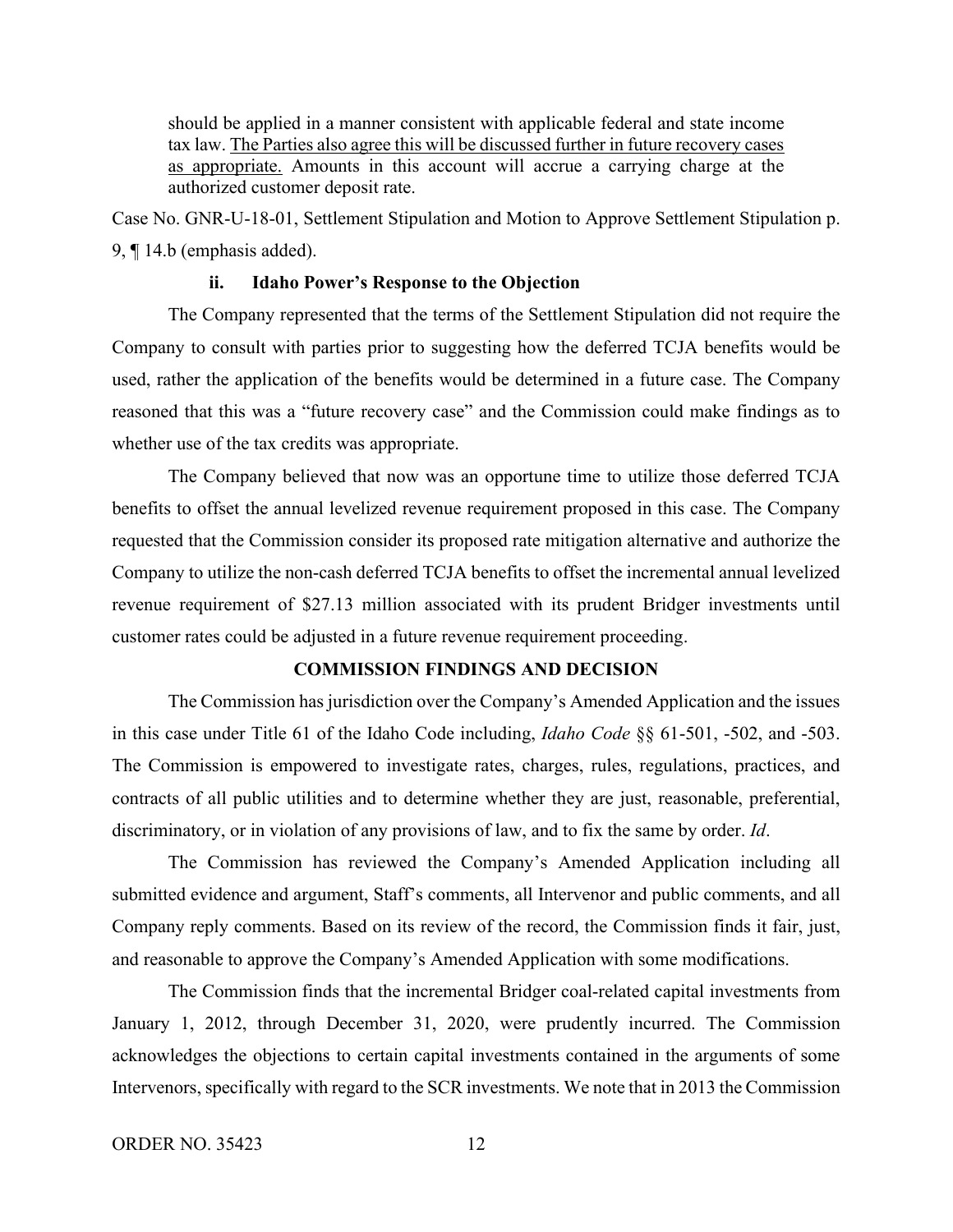issued Order No. 32929, in case IPC-E-13-16, finding it fair, just, and reasonable to approve Idaho Power's application for a CPCN for the SCRs at Units 3 and 4. The Commission finds that the Company has complied with the reporting requirements as set forth in the Commission's previous order<sup>[4](#page-12-0)</sup> concerning the investments in SCRs for Units 3 and 4, and having considered all evidence submitted in this case, we find the Company's implementation of the investment was conducted in a least-cost manner and prudent. However, the Commission believes that the process by which the Company documents the decision-making aspect of its capital investments, both in this case and cases in the future, can be strengthened by working with Staff to develop a more comprehensive future documentation process.

Given the different exit dates included in IRP filings by the Bridger partners and the potential exit costs that have not been fully evaluated, the Commission finds additional filings to be required in the future. Idaho Power must provide additional exit cost information establishing payments between the Bridger partners if common exit dates are not established and included in proposed exit agreements between the Bridger partners for approval once negotiated.

The Commission finds it fair, just, and reasonable to approve the Company's Amended Application to establish accelerated depreciation rates that fully depreciate the coal assets of Bridger by December 31, 2030, and to establish a balancing account using the 2011 revenue requirement embedded in rates, with the necessary regulatory accounting, to track the incremental costs and benefits associated with the Company's cessation of coal-fired operations at Bridger. However, the Commission denies the Company's request to include a carrying charge on deferral balances that may accrue from the differences between the annual levelized revenue requirement and the annual revenue collected as tracked under the balancing account.

The Commission finds it fair, just, and reasonable to approve the Company's Amended Application for some adjustment of customer rates to recover the associated incremental annual levelized revenue requirement. However, the Commission is sensitive to the economic conditions affecting ratepayers throughout Idaho. It is always our responsibility to balance the ratepayer's access to affordable energy prices with the Company's right to recover its costs and earn a reasonable return on its investments. The Commission also notes the uncertainty that remains with respect to the Company's exit date from Bridger and the absence of any current plan to develop a firm exit date. With these things in mind, the Commission believes that a 1.5 percent adjustment

<span id="page-12-0"></span><sup>4</sup> *See* Order No. 32929.

ORDER NO. 35423 13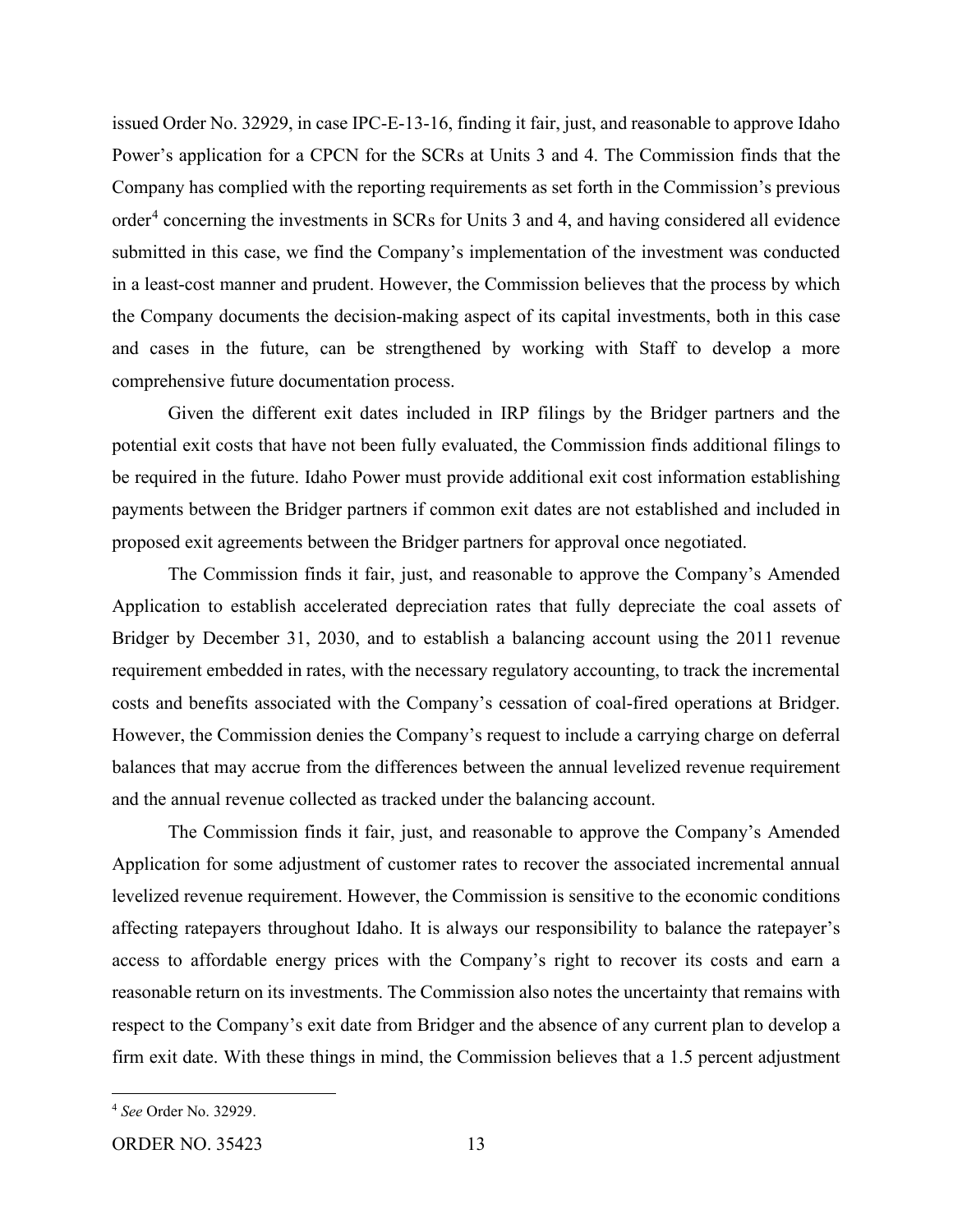to customer rates strikes a balance between the Company's recovery of its costs and a reasonable return, with the economic conditions facing Idaho customers. Any unrecovered amounts shall be differed into the balancing account for future recovery.

The Commission acknowledges the requests from multiple Intervenors to consider securitization as an alternative to an increase in customer rates; however, as noted above, the Commission believes there are too many uncertainties involving the cost and date of the Bridger closure to allow securitization to be a viable option at this time. The Commission notes that establishing a balancing account to track the closure costs and accelerated depreciation of Bridger does not preclude a future filing where securitization may be considered once the necessary information is known.

Based upon the above findings, the Commission need not consider the Company's alternative rate mitigation proposal to utilize non-cash deferred tax benefits stemming from the 2017 TCJA. However, even if the Commission were to consider the Company's alternative proposal, the Commission notes that the Company did not present adequate analysis in its briefings with respect to the usage of such benefits in this case, nor adequate opportunity for Staff and other parties to reply to the alternative rate mitigation proposal. The Commission makes no finding as to the use of non-cash differed tax benefits stemming from the 2017 TCJA at a future time.

#### **ORDER**

IT IS HEREBY ORDERED that the Commission finds that the incremental Bridger coalrelated capital investments from January 1, 2012, through December 31, 2020, were prudently incurred.

IT IS FURTHER ORDERED that the Commission approves the Company's Amended Application to establish accelerated depreciation rates that fully depreciate the coal assets of Bridger by December 31, 2030, and to establish a balancing account using the 2011 revenue requirement embedded in rates, with the necessary regulatory accounting, to track the incremental costs and benefits associated with the Company's cessation of coal-fired operations at Bridger.

IT IS FURTHER ORDERED that the Company shall not be entitled to any carrying charge on deferral balances that may accrue from the differences between the annual levelized revenue requirement and the annual revenue collected as tracked under the balancing account.

IT IS FURTHER ORDERED that the Commission approves the adjustment of customer rates by 1.5 percent to recover the associated incremental annual levelized revenue requirement,